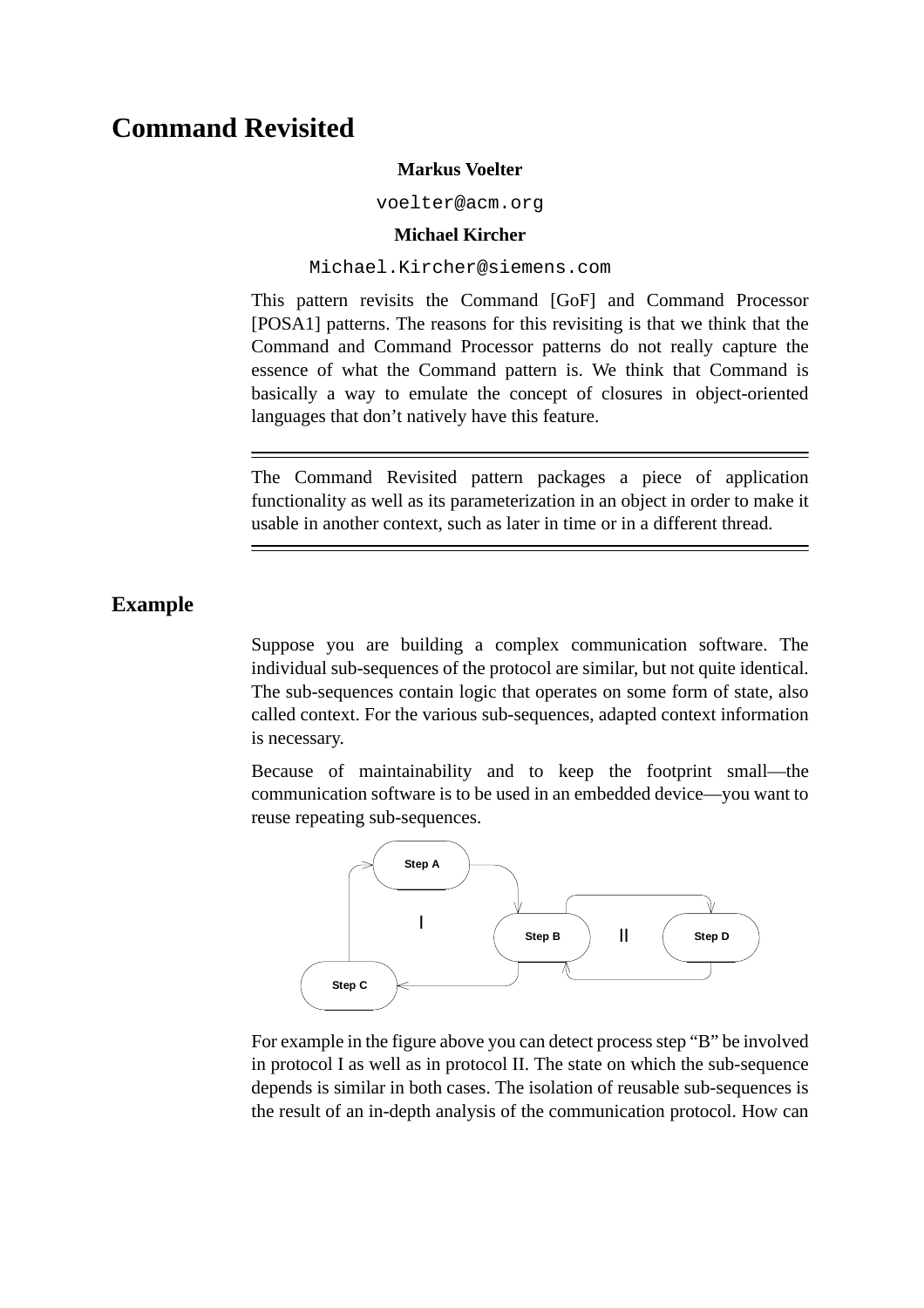you encapsulate the protocol sub-sequences as a resuable software building block?

# **Context**

Applications that need to execute application logic in a different execution context, such as later in time or in a different thread.

# **Problem**

When building object-oriented systems, it is frequently necessary to separate the decision of what piece of code should be executed from the decision of when this should happen.

In the example above, a button is a generic object that, when pressed, executes a piece of behavior. In order to make this possible, the button must be configured with this piece of behavior. Once the button is pressed, the behavior is executed, whatever the behavior does specifically.

Another example are internal iterators. These are functions that iterate over a collection of elements and execute a piece of functionality for each element. Again, it is necessary to configure the iterator with the functionality it should execute.

The following **forces** must be addressed:

- *Context independent execution*. The application logic should be executable independent of the context, for example independent of the thread or state.
- *Parameterization*. The application logic should be configurable via parameters.
- *Decoupling*. Executing the behavior should not required detailed knowledge about the specific behavior executed.

### **Solution**

Encapsulate a piece of functionality in a command object. Provide a generic interface to allow the execution of the behavior independent of the behavior itself. Attributes of the object carry the parametrization needed during its execution.

A creator instantiates the command object, providing the necessary context attributes. The command is then passed to its execution context. The execution of the command is triggered via a generic interface by an external event.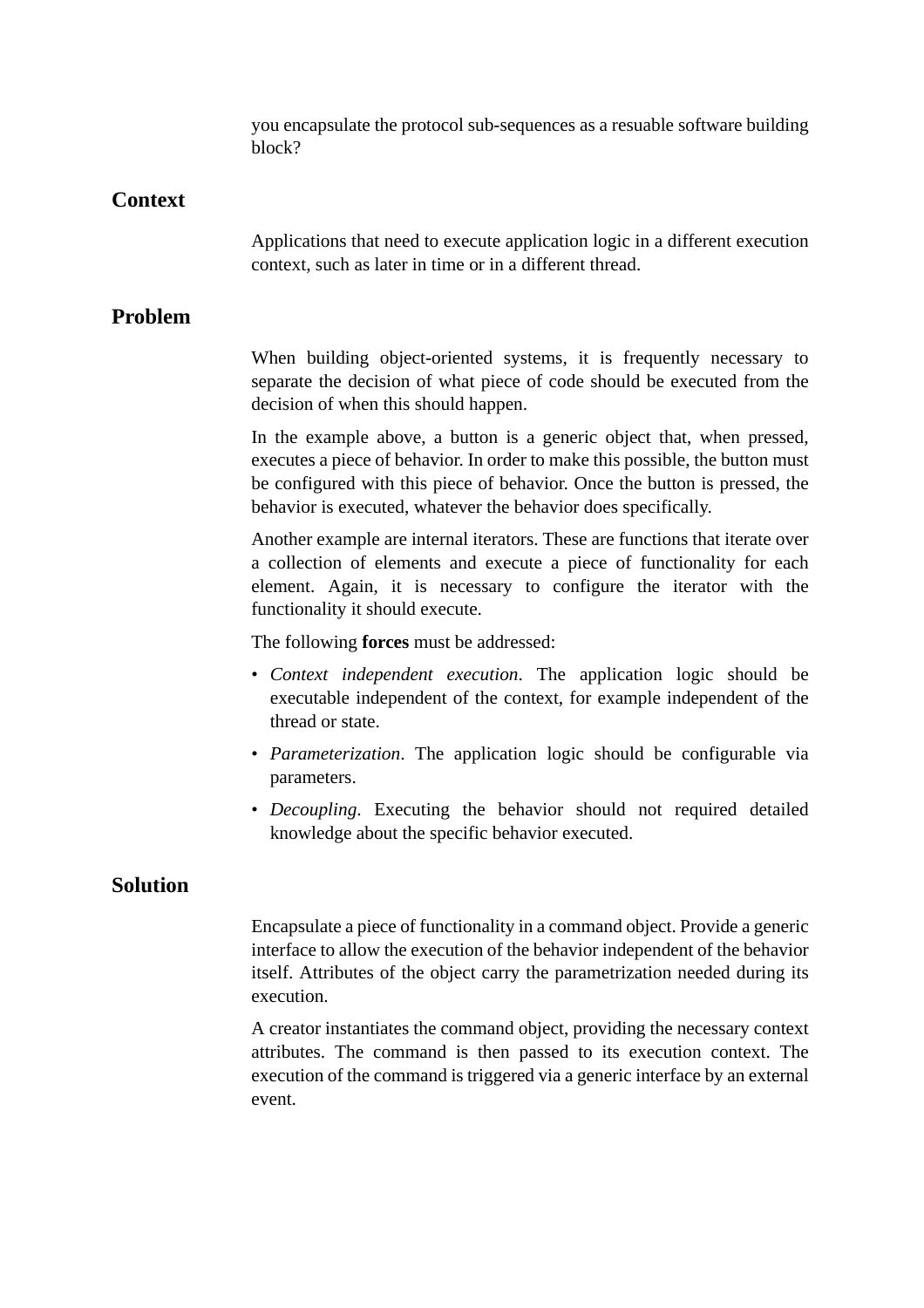Since the execution interface is generic, the execution context does not need to know about the specific behavior that is encapsulated in the command object.

#### **Structure**

The following participants form the structure of the Command Revisited pattern:

A *creator* creates command objects.

A *command object* contains the application logic.

An *execution context* provides the state and run-time environment for the command object.

An *executor* triggers the execution.

The following CRC cards describe the responsibilities and collaborations of the participants.

| <b>Class</b><br>Creator                                                                                                                                                                                                                    | <b>Collaborator</b><br>$\bullet$ Executor | <b>Class</b><br>Command Object                                                                                                                                               | <b>Collaborator</b><br>• Execution Context                     |
|--------------------------------------------------------------------------------------------------------------------------------------------------------------------------------------------------------------------------------------------|-------------------------------------------|------------------------------------------------------------------------------------------------------------------------------------------------------------------------------|----------------------------------------------------------------|
| <b>Responsibility</b><br>• Creates a command object<br>of the required type.<br>• Parameterizes the<br>command object with<br>values from its own<br>execution context.<br>• Passes the command<br>object to its new execution<br>context. |                                           | <b>Responsibility</b><br>• Encapsulates the behavior<br>to be executed.<br>• Carries the<br>parametrization required<br>to execute the<br>encapsulated application<br>logic. |                                                                |
| <b>Class</b><br><b>Execution Context</b>                                                                                                                                                                                                   | <b>Collaborator</b>                       | <b>Class</b><br>Executor                                                                                                                                                     | <b>Collaborator</b><br>• Command Object<br>• Execution Context |
| <b>Responsibility</b><br>• Represents the<br>environment in which the<br>command object is<br>executed.                                                                                                                                    |                                           | <b>Responsibility</b><br>• Configures the command<br>via parameters.<br>• Executes the command in<br>the execution context.                                                  |                                                                |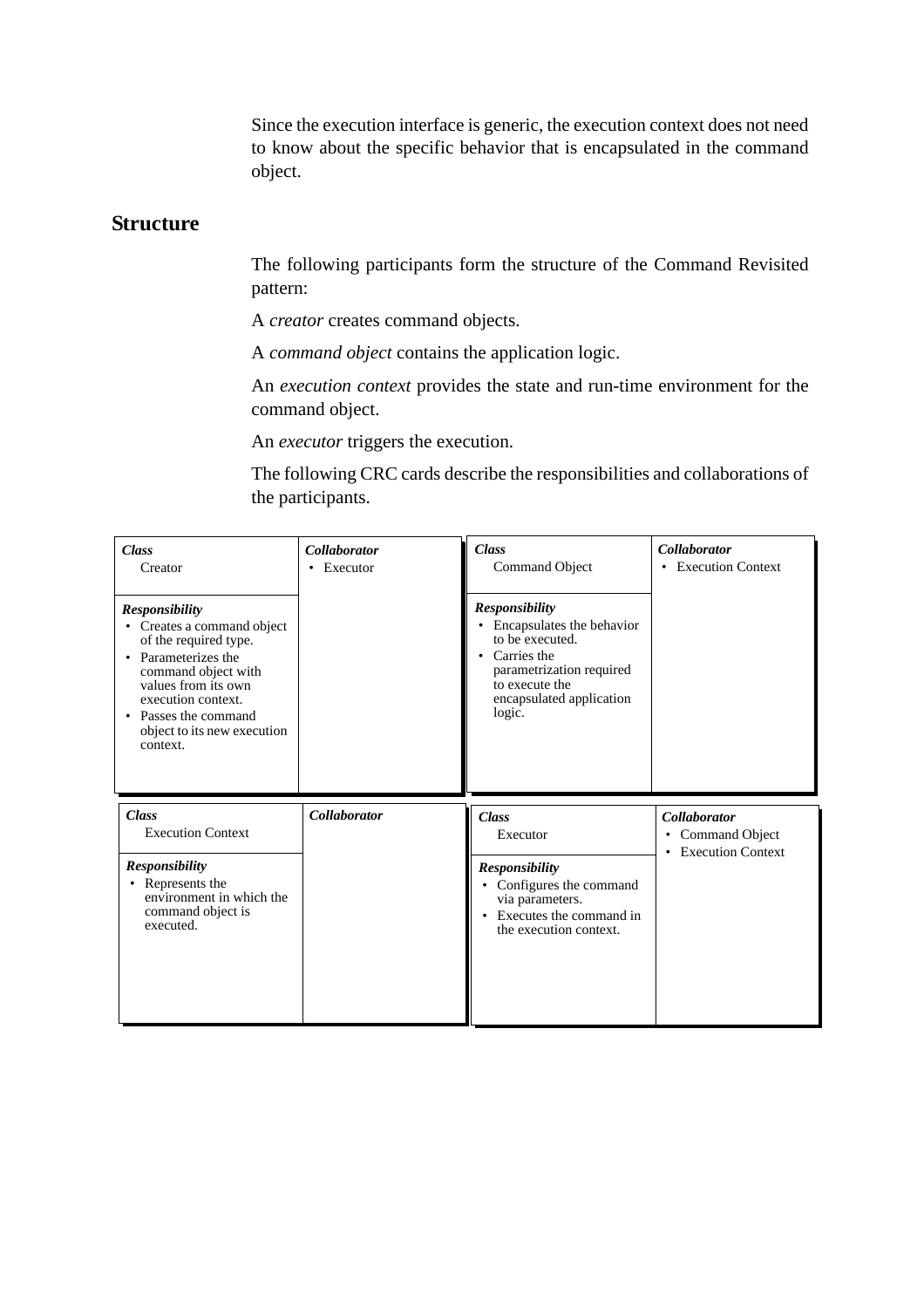The following diagram shows a UML class diagram that illustrates the structural relationships.



# **Dynamics**

The creator decides which behavior should be executed in the execution context by instantiating a command object of a suitable type. It parametrizes the command object by setting its context attributes to the required values from its own context. It then passes the command object to the execution context. Later, the executor triggers the execution of the command. The command can access the execution context to access its information.

The following sequence diagram shows the interactions.

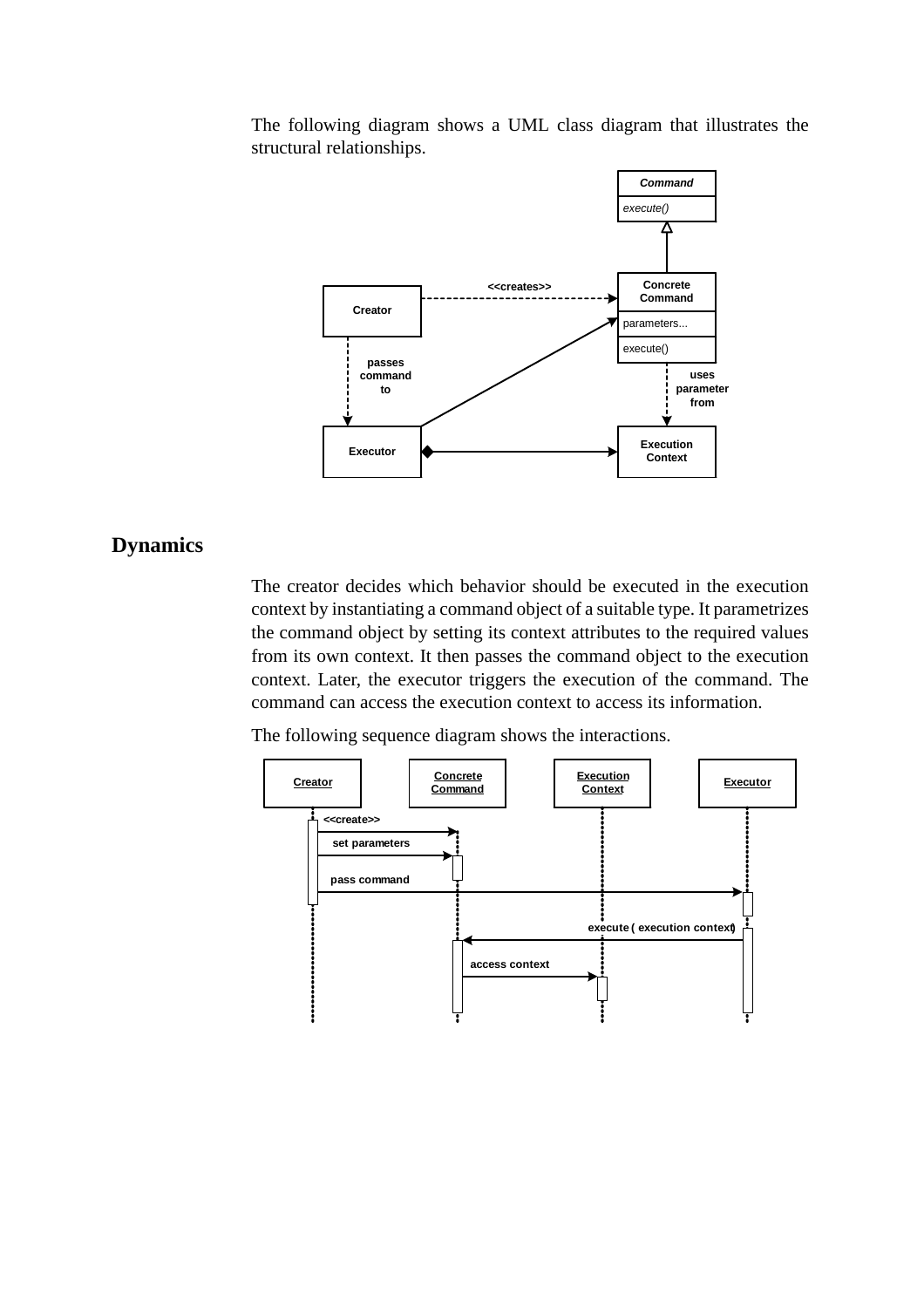### **Implementation**

There are several steps involved in implementing the Command Revisited pattern.

- 1 Define an abstract class as generic interface for command execution that will be used by the executor. You will typically define an execute() operation.
- 2 Add the state which the concrete commands need during their execution to the execution context. Make the execution context available to the concrete command.
- 3 Define and implement the creator, for example using patterns like Abstract Factory [\[GoF\]](#page-6-0) or Factory Method [\[GoF\]](#page-6-0).
- 4 Define the execution context. If necessary allow it to keep references to command objects, but be aware of lifecycle issues.
- 5 Implement your specific command functionality in subclasses of the abstract command class defined above. This includes:
- 5.1 Implementing the execute() operation according to your specific requirements.
- 5.2 If a specific command needs temporary state during execution, add the necessary attributes to the concrete command class.

# **Example Resolved**

Imlement the common sub-sequences of the protocol logic as command objects. Factor our the state they have in common and present the encapsulated state as execution context. The state all sub-sequences have in common gets encapsulated in base classes. Sub-sequence specific state is kept in derived classes.



The benefits of the this design are the high degree of reusability and the improved maintainability. When parts of a protocol change, only isolated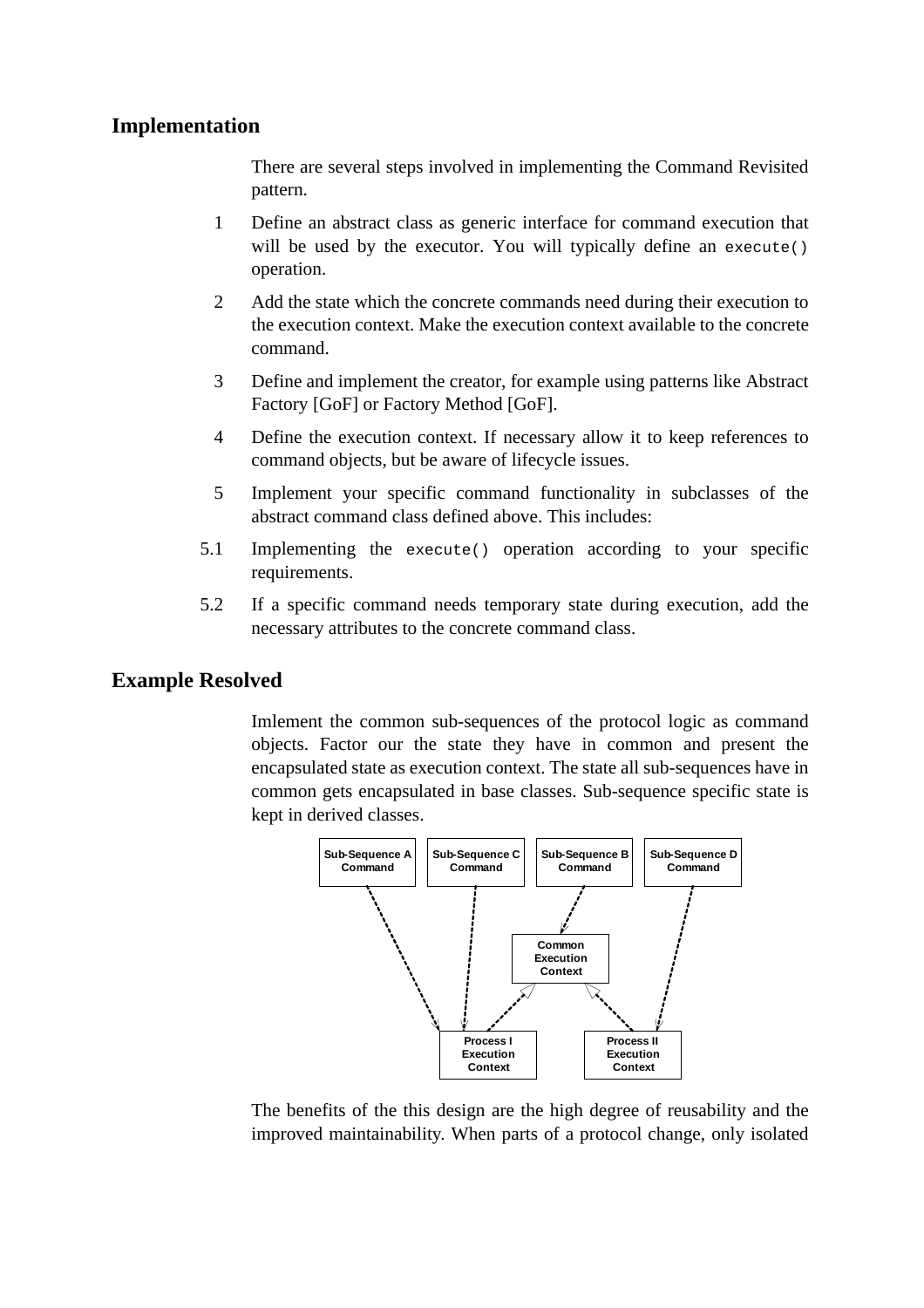parts of the software must be changed. Also, when the state on which the protocol operates changes, the relevant parts can be exchanged between the context base class and the a derived class.

#### **Variants**

There are two variation points in this pattern:

- A command may need to access state that is determined by the creator. In this case, the command object has to *remember* the state determined by the creator. Thus, for each parameter the execute() operation accesses, the command class needs to have an attribute. The creator passes the parameters to the constructor, which assigns the respective values to the attributes. They can then be accessed during execution.
- A second variation point is how the command accesses the execution context. In some cases it might be implicit (for example, since the context is global), sometimes it needs to be given access explicitly. In that case, the execute() operation has to have the respective parameters. The executor has to pass these values to the execute() operation.

#### **Consequences**

There are several **benefits** of using the Command Revisited pattern:

- *Time-independent execution of application logic*. The encapsulation of application logic allows to queue it and execute it at a different point in time.
- *Context-independent execution of the application logic*. The separation between application logic and context allows to execute the application in separate contexts, such as in a different thread or using a different state.
- *Exchangeability of application logic*. The separation between application logic and context allows to easier exchange the application logic.

There are also some **liabilities** using the Command Revisited pattern:

- *Dependency of the application logic on the state*. If the representation of the state changes slightly, all application logic has to follow that change.
- *Complexity*. Wrapping application logic and parameters in a command adds complexity to the application. This is the penalty for the benefit of context independency.